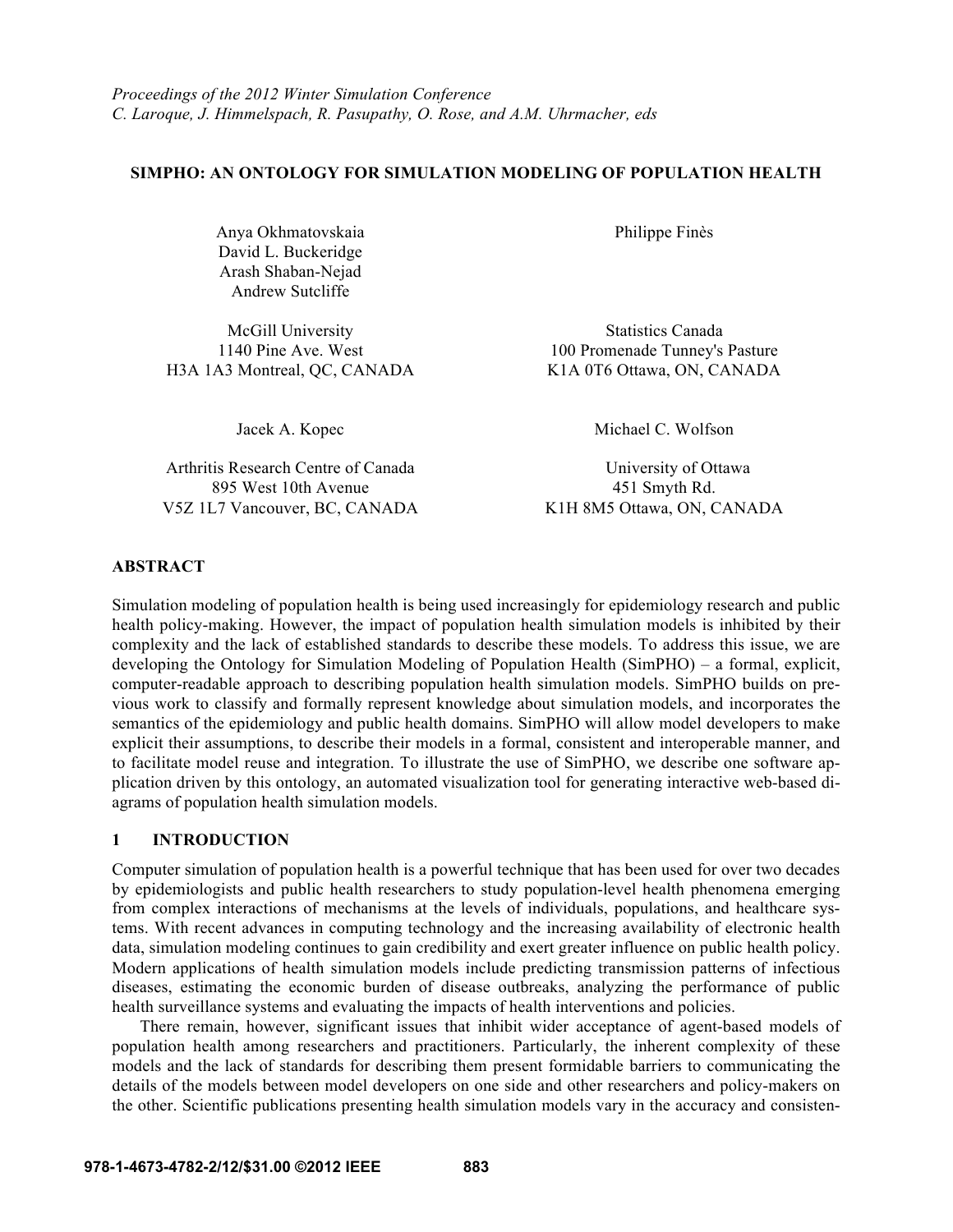cy of documentation, and the level of detail is often insufficient to understand fully how the model works and what underlying assumptions were made in the process of its development. Low transparency of the models makes them almost impossible to reproduce and validate, and is also a barrier to their use in research and policy-making, to the extend that only a small proportion of the existing health simulation models are being used outside of the group that developed them.

A notable example of a large effort to address this problem is the Standardized Model Documents developed by Cancer Intervention and Surveillance Modeling Network (CISNET 2011). Unfortunately, the descriptions of cancer simulation models that are published on the CISNET website and comply with the proposed standard, still lack critical details, which would allow the user to understand or evaluate, not to mention replicate these models, which implies that this standard is insufficiently formal and/or complete.

To address the issues outlined above, we are developing an Ontology for Simulation Modeling of Population Health (SimPHO) – a software ontology to encode formally and explicitly population health simulation models, and a set of accompanying applications to create automatically documentation and diagrams intended to make these models more transparent and comparable. Our hope is that SimPHO will eventually serve as a formal standard for describing simulation models of population health, and that the software tools powered by it will be used by model developers, as well as model users in epidemiology research and public health practice.

### **2 BACKGROUND AND RELATED WORK**

The problem of complexity of simulation models, the lack of interoperability and the need for standards to describe them is not new and has been widely acknowledged (Lorek and Sonnenschein 1999; Grimm et al. 2006; Silver et al. 2010). In this section we discuss previously suggested solutions to this problem and how they apply to simulation models of population health. Any reasonable book on modeling and simulation features some sort of classification, or a *taxonomy* of simulation models, as well as provides a *vocabulary* (glossary) explaining the meanings of important terms in natural language. A software *ontology* (to be distinguished from the philosophical meaning of this word) is a formal, explicit machine-readable specification of a domain of knowledge, which combines and builds upon aspects of a taxonomy and a vocabulary in a form of logical axioms. Ontologies arrange concepts in a taxonomic structure and formally define the properties and the relationships between these concepts.

Representing knowledge about simulation models constitutes a form of meta-modeling. In order to have any significant practical impact, simulation modeling requires accurate information about the entities, events, processes and their relationships within a real-world domain that is being simulated. Therefore, when introducing the means to formally and completely describe simulation models, we need to distinguish between what is known about the model itself, and about what that model represents.

### **2.1 Taxonomies and Ontologies for Modeling and Simulation**

Modeling and simulation have been growing rapidly for several decades. Due to the intersection with numerous disciplines and application domains, simulation modeling today draws upon diverse approaches and methods, and consequently there is no single accepted taxonomy of models and modeling techniques.

A variety of classification criteria for simulation models exist. The models can be differentiated according to how they treat time (dynamic vs. static models), whether they incorporate noise or randomness (deterministic vs. stochastic models), and whether the changes in the state of the system are discrete or continuous (Law and Kelton 1999). Brennan, Chick, and Davies (2006) analyzed the models used for economic evaluation of health, and proposed to use other dimensions, such as the unit of analysis (individual-level vs. cohort/aggregate-level), whether interactions between simulated entities are modeled or not, how time is incorporated, and how the current state depends upon historical states (i.e. first-order vs. higher-order Markov models). Spielauer (2009) in his overview of microsimulation approaches suggests taking into account whether the model uses an open versus a closed population, and how the population was initialized (synthetic vs. cross-sectional starting population). He also distinguishes between discrete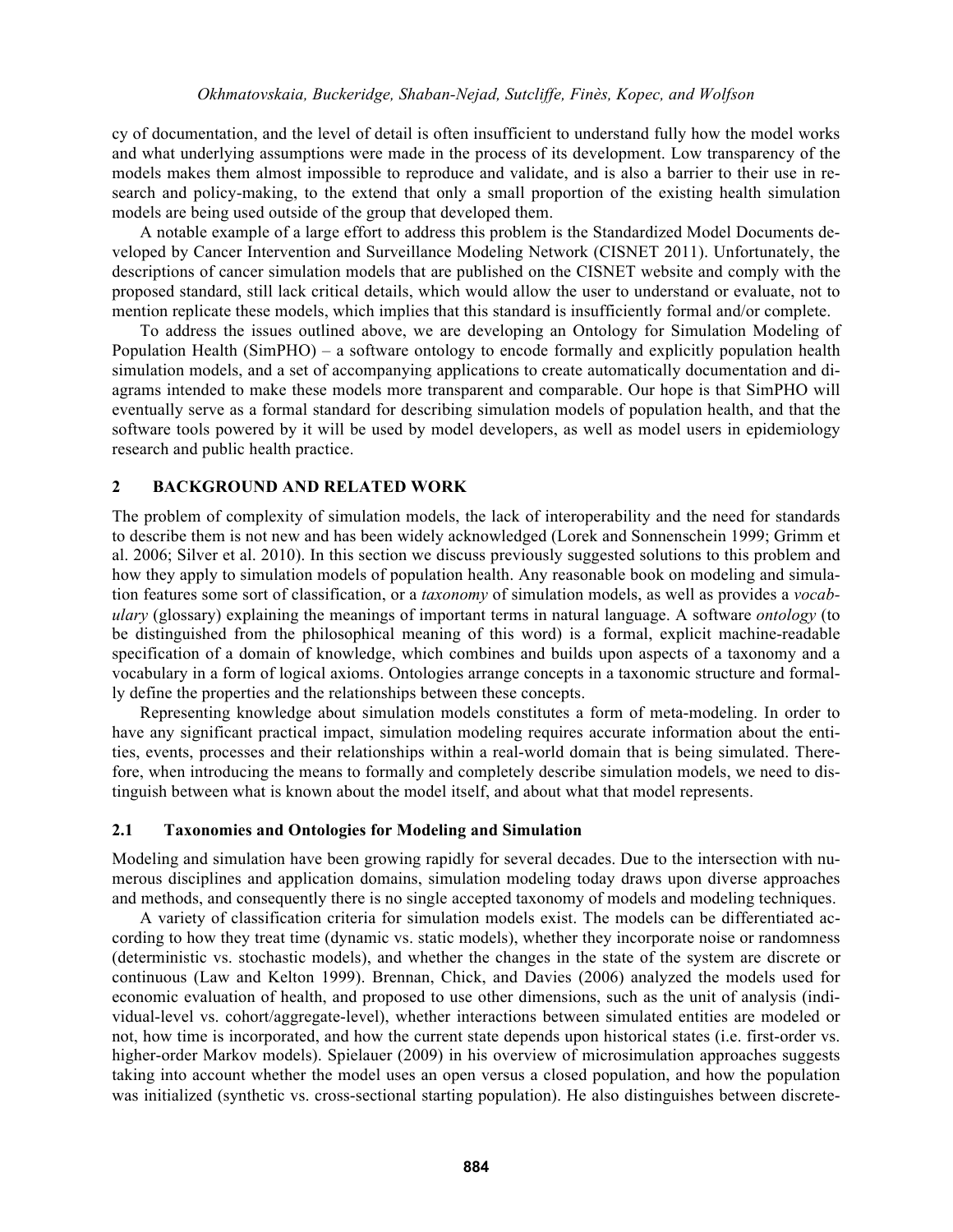time and continuous-time models according to the mechanism of scheduling the events, and between explanatory and predictive models based on the model purpose.

Miller et al. (2004) presented a thorough review of the existing taxonomies for discrete event (DE) models and used the results of this review to develop an ontology for conceptualizing these models – the Discrete Event Modeling Ontology (DeMO) (Silver et al. 2010; Miller et al. 2004). DeMO presents a formal, consistent approach to distinguishing between the subclasses of DE models and defines the relations between each type of model and simulation modeling components and primitives (states, events, activities, transitions, etc.). DeMO developers have demonstrated how their ontology can be used to facilitate model development and discovery and to formalize the documentation of the model development process. While being a useful and well designed reference ontology, DeMO, however, is not ideally suited for describing the actual existing simulation models: many of them, particularly the models of population health, use a combination of modeling approaches, and cannot be formally classified using DeMO.

Another ontology – the ontology for agent-based simulation modeling (ABMS), was described by Christley, Xiang, and Madey (2004). In their work, the authors conceptualized not only the simulation models, but also the processes of model development, implementation and validation. The inclusion of model development is useful, since the details of model development and implementation are important for understanding a model and virtually indispensable for cross-model comparison. For example, the ontology for ABMS allows one to specify the inferred assumptions or the sources of model parameters.

Both ontologies mentioned above are domain-independent, and therefore can characterize simulation models in terms of structure using general simulation modeling terms. In many cases, however, describing the content of the model in the specific context of the simulated domain can facilitate understanding of the model, as well as model comparison and validation by domain experts. In our work to develop the SimPHO ontology, we have taken into account the specific applications of simulation modeling in population health and incorporated the relevant knowledge from this domain.

### **2.2 Simulation Modeling of Health**

While the impact of simulation modeling in medicine and health-care has not been as profound as in other domains such as tax and welfare policy, cosmology, high energy physics, and military and logistics applications, simulation models are used widely and they continue to gain popularity among epidemiologists and medical and public health professionals. A number of reviews have been published summarizing the use of simulation modeling in health care sector and identifying the associated challenges of both theoretical and applied nature (Brailsford 2007; Barjis 2010; Katsaliaki and Mustafee 2010). One recent survey outlined major application areas of simulation modeling in the health care sector: epidemiology, health promotion and disease prevention; health care systems operation; health care systems design; medical decision making; and extreme events planning (Mielczarek and Uzialko-Mydlikowska 2010). This survey also identified that most simulation research focused on evaluating the performance of health care systems and the effects of health policy.

In order for health simulation models to be used effectively in these application areas, the models must reflect a critical aspect of the health domain: being complex and multi-disciplinary, health domain necessitates a multi-level, multi-paradigm approach in modeling (Barjis 2010). For example, to accurately evaluate the health effects of certain policies at the population level, the model may need to incorporate a range of diverse factors and processes, such as the prevalence of risk factors and the observed trends in the upstream health determinants, the dynamics of disease progression and spread, human behavior in relation to health care systems, existing protocols for clinical care and reporting, socio-economic determinants, geographical and climatic factors, etc.

The inherent complexity of population health simulation models presents a challenge to their adoption by a heterogeneous user community with diverse background (Brailsford 2007; Barjis 2010). Combined with a lack of documentation standards, this complexity translates into poor transparency, which largely explains the low acceptance of simulation modeling in health domain, particularly given its high potential and relevance for this domain. The development of a standard ontology providing a conceptual frame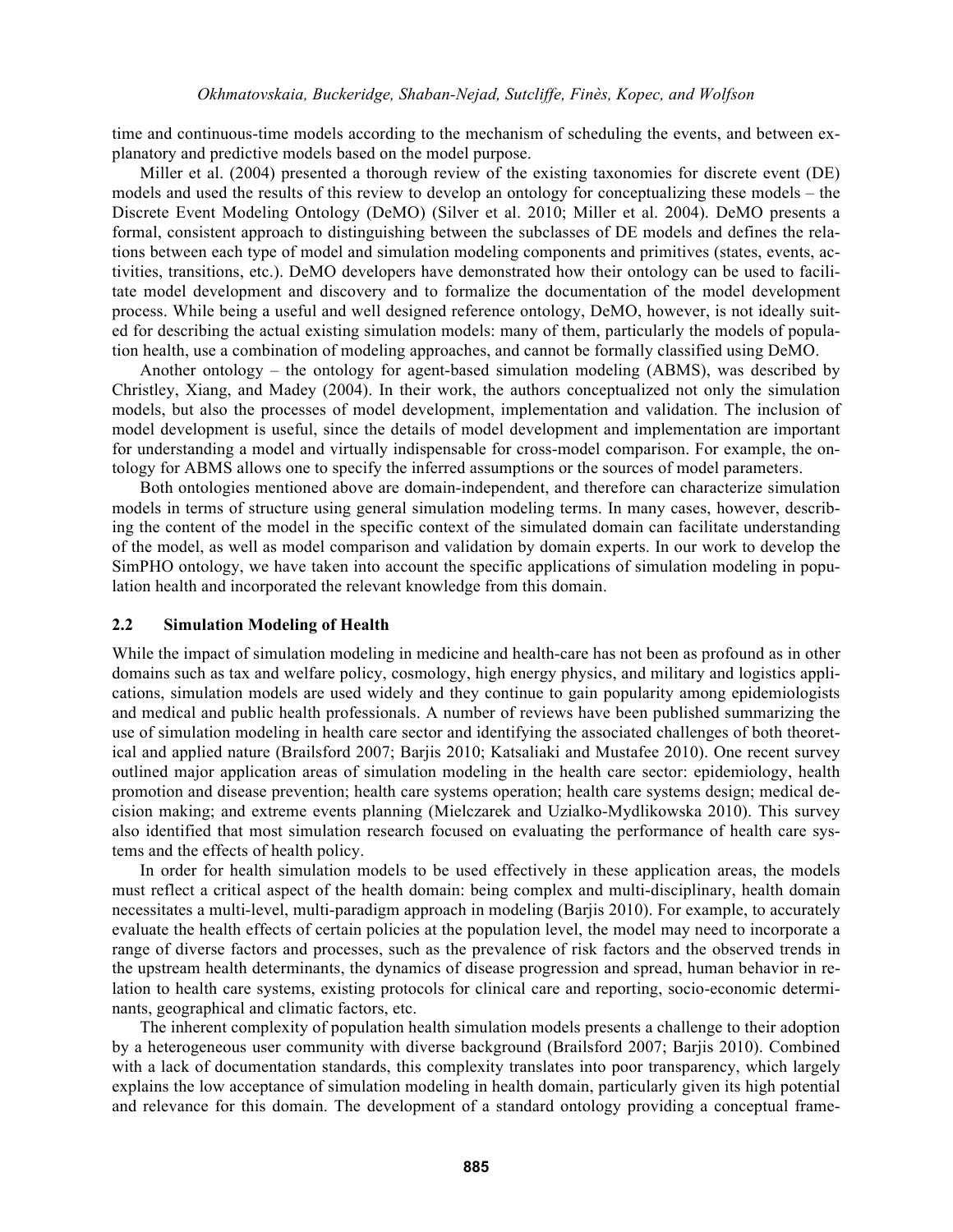work and software tools to formally, explicitly and consistently describe simulation models of population health is essential for promoting the wide use of these models. This ontology would have to account for the multidisciplinary nature of the field, as well as the diversity of the user community, relying on the established standards and terminologies, with which both model developers and potential users are familiar.

### **2.3 Ontologies in Health and Medicine**

The last decade has seen an incredible proliferation of biomedical ontologies (see Rubin, Shah, and Noy (2008) for review). While clear guidelines for ontology development exist, as well as the criteria for ontology evaluation, the quality of existing biomedical ontologies varies tremendously, and their reusability is often very limited. The institutionalization of biomedical ontologies and the establishment of OBO (Open Biomedical Ontologies) consortium were meant to coordinate ontology development in the field and to ensure some sort of quality standard.

The use of ontologies in health and medicine has mainly focused on the formalization and reorganization of medical terminologies and taxonomies. Some of these taxonomies, for example the International Classification of Diseases (WHO 2010), have long been established as industry standards, while the recently increased popularity of ontologies has spurred the efforts to encode these taxonomies in some formal logic broaden the range of their software applications. The issue with the majority of existing medical terminologies, despite their long history and extensive use, is that they were not initially designed as ontologies and often contain various logical and ontological errors and inconsistencies (Schulz et al. 2010), for example the common conflation of taxonomical (is-a) and mereological (part-of) relationships. Another common problem in large "ontologized" medical classification systems is unnecessary proliferation of terms and concept duplication. Their direct use in formal application ontologies, such as SimPHO, is therefore problematic. Alternatives to the well-known medical terminologies, which conform to the ontology standards, do exist, for example the Human Disease Ontology (Schriml et al. 2012). However their development is still in the early stages, and their acceptance by the medical community is minimal.

As stated in the previous subsection, it is critical for the health simulation modeling ontology to rely on standard terminologies in order to be practically useful. It is clear, however, that no existing medical ontology or standard terminology satisfies the criteria of widespread acceptance and high ontology quality standards at the same time. In our work in developing SimPHO we therefore have to combine internally consistent fragments of multiple existing medical ontologies and vocabularies.

### **3 SIMPHO OVERVIEW**

SimPHO stands for an Ontology for Simulation modeling of Population Health, and is a formal ontology, which defines concepts relevant and necessary for the unambiguous description of health simulation models at several conceptual levels. SimPHO is an application ontology, meaning that it was designed primarily to power a set of specific software tools (applications), as opposed to creating a general theory of the health simulation modeling domain, which would characterize a reference ontology (Menzel 2003).

We made an extensive use of expert knowledge when developing SimPHO. This work is part of the effort to leverage the use of simulation modeling technology for evidence-based decision-making at different levels of public health and health-care systems, which is led by the Simulation Technology for Applied Research (STAR) team. Our team is a Canadian network of health modelers and decision makers, based on a partnership among leading investigators from major academic centers, experts from Statistics Canada, and senior decision makers at the federal, provincial and health region levels.

SimPHO was implemented in OWL (Web Ontology Language) version 2 (W3C 2009) using Protégé-OWL editor (Stanford Center for Biomedical Informatics Research 2003).

### **3.1 Purpose and Intended Uses of SimPHO**

The overarching goal of developing SimPHO is to increase the transparency of health simulation models, which will facilitate their review, comparison and validation, and eventually improve the quality of these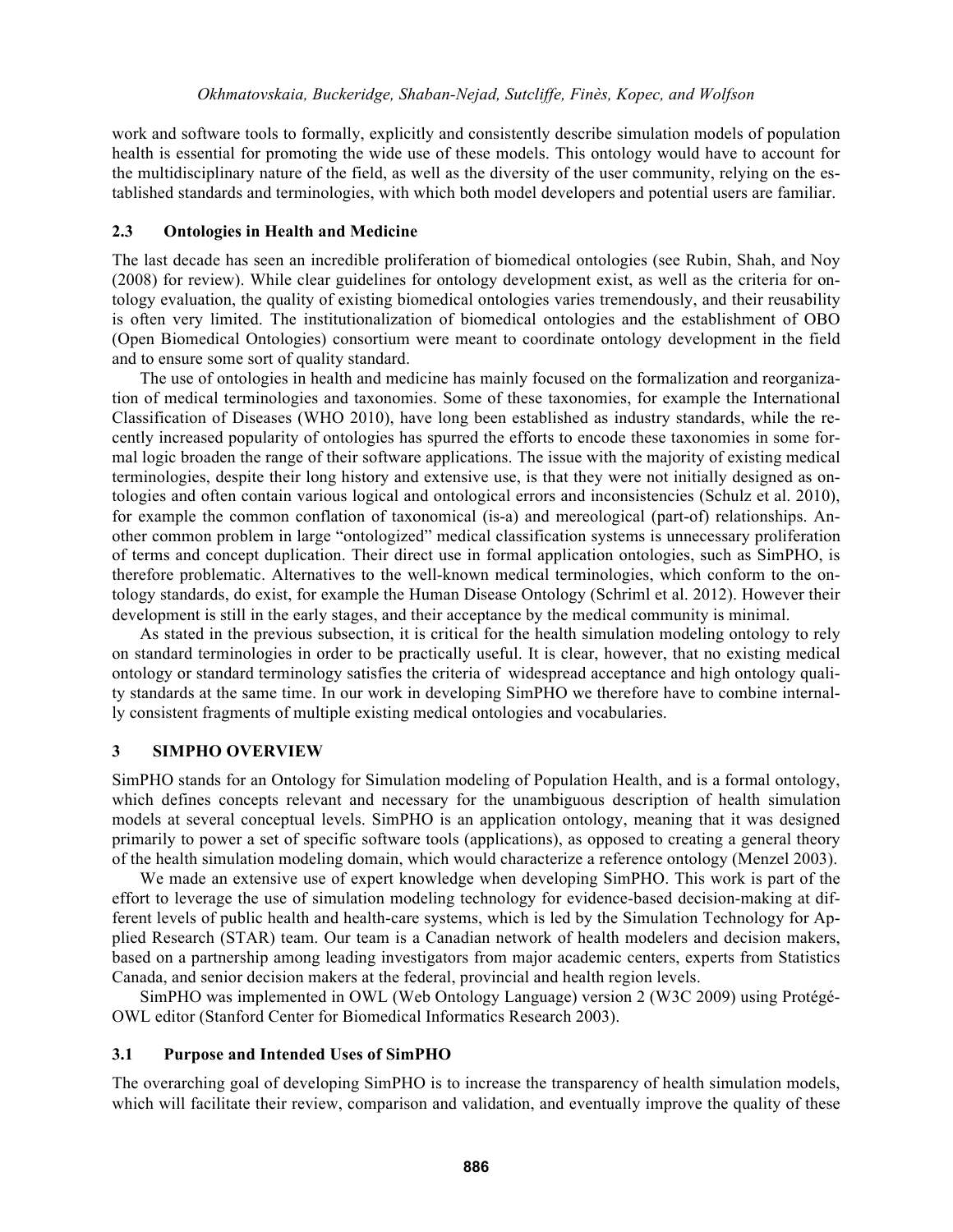models and their acceptance by the user community. It will also aid in the development of future simulation models of population health. To accomplish this goal, SimPHO is intended to provide a conceptual framework for describing health simulation models in a standard, consistent and machine-interpretable way. Individual simulation models, formally encoded in terms of SimPHO, will constitute what can be called a population health simulation modeling knowledge base, which would allow structured retrieval of information about simulation models and application of logical reasoning algorithms to this knowledge.

Following below is a list of sample queries, or questions one may be interested to ask about some specific simulation model(s), and that could be answered with the help of the SimPHO knowledge base:

What kind of population entities are the focus of the model?

What time period(s) are covered in the model?

Which socio-economic factors does the model account for, if any?

Which scale is used to represent/measure smoking in the model?

What are all the factors that affect incidence of heart disease in the model?

What is the functional form of the link between smoking and heart disease in the model?

In addition to structured retrieval of knowledge, formally representing simulation models in terms of SimPHO enables some more specific practical tasks, such as:

- automatically generate explicit model description for scientific publications and other media
- produce standard technical model documentation at varying level of detail, matching the needs of the specific user category (e.g. public health practitioners, epidemiologists, model developers)
- visualize various aspects of the model in a form of diagrams using existing graphical notations
- evaluate population health simulation models in terms of internal consistency, inclusion of relevant factors, adequacy of the utilized data sources, etc.
- enable replication and comparison of published simulation models and their results

To accomplish these tasks, we are developing a suite of specialized software applications, each of which will access the multifaceted knowledge encoded in SimPHO with the help of a standard application programming interface (API) and transform it according to their specific purpose. We describe one of these applications later in this paper.

While automatic code generation for simulation model composition and deployment has been a widely discussed area of ontology application, we believe that it is only feasible under a very restrictive set of conditions, e.g. for models with specific structure or using a single canonic modeling approach. The purpose of SimPHO, however, is to provide a flexible and general way of describing a wide range of diverse models. We therefore do not consider automatic code generation among its intended applications at present moment, although the structure and content of SimPHO in no way preclude adding this functionality.

#### **3.2 SimPHO Domain Coverage and Scope**

As emphasized earlier, simulation modeling of population health is a highly multidisciplinary field. Sim-PHO, therefore, must encode a relatively large body of diverse knowledge. Following one of the key principles in knowledge engineering, we have attempted to reuse existing ontologies and other knowledge sources wherever it was appropriate. Table 1 enumerates knowledge domains incorporated in SimPHO to varying extent, along with the referenced sources.

In its current version SimPHO is primarily focused on representing discrete event simulations, since this class of models appears to be the most commonly used for modeling population health. More specifically, SimPHO currently focuses on microsimulation models of population health, which operate at the level of individuals (persons) and simulate the dynamics of health-related states and events for those individuals (including the models with interacting or non-interacting individuals). The depth is limited to representing state variables, specific mathematical equations, logical rules or mapping functions, but leaving out the programming language-specific details of software implementation.

In terms of the content of the simulation models, i.e. what is being modeled, SimPHO covers a wide range of diseases, their risk factors and outcomes, demographic characteristics of the population, health-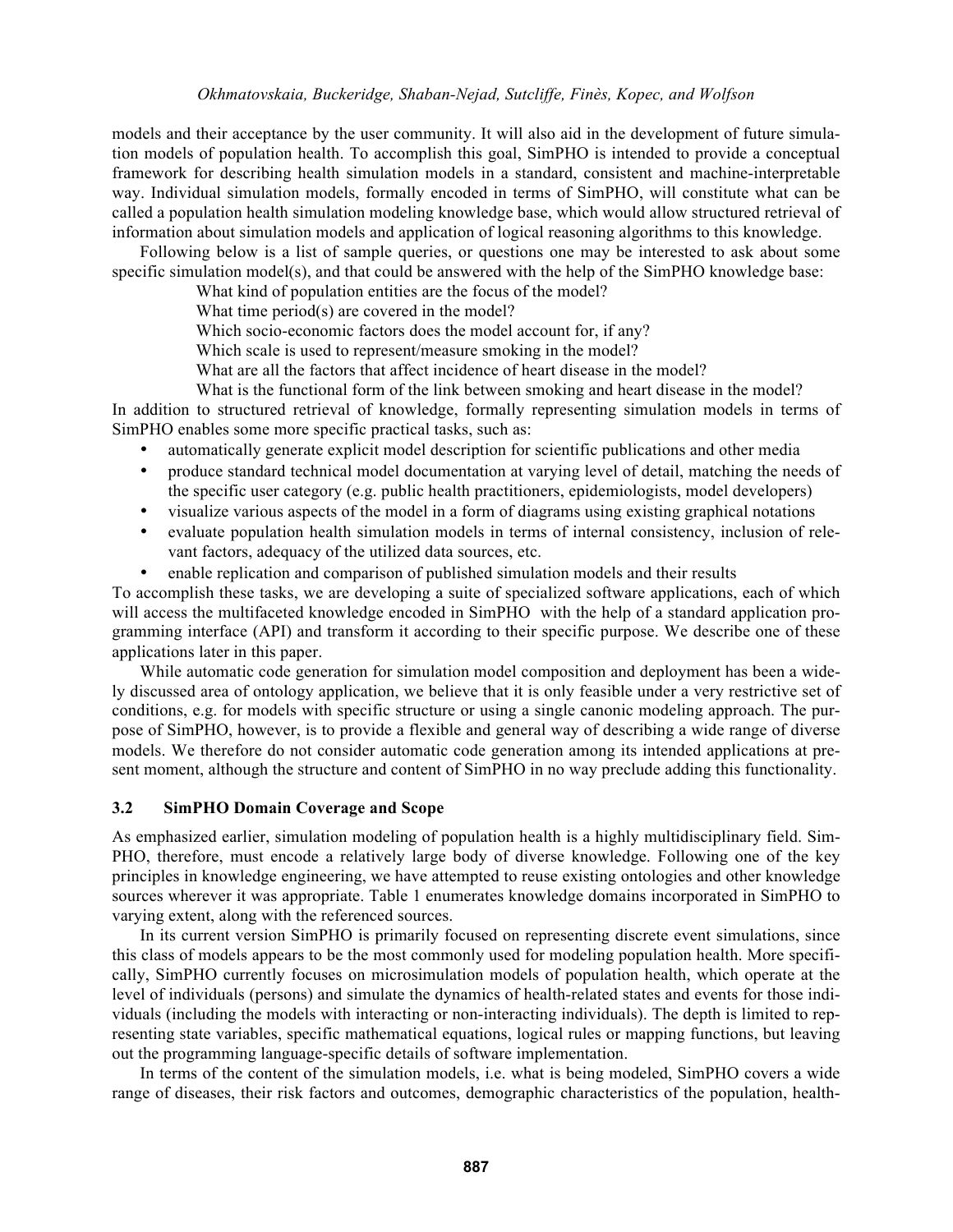care associated costs and measures of disease burden. The models represented by SimPHO are epidemiological/population health models; models of diseases at physiological or biochemical level are outside the scope of the ontology. Following the rationale suggested by Mielczarek and Uzialko-Mydlikowska (2010), we also exclude clinical simulations and training environments.

| Domain         | <b>Knowledge source</b>                                                         |
|----------------|---------------------------------------------------------------------------------|
| modeling and   | • DeMO (Silver et al. 2010)                                                     |
| simulation     | • Ontology for ABMS (Christley, Xiang, and Madey 2004)                          |
| measurement    | • Ontology of Clinical Research (OCRe) (Tu et al. 2009)                         |
| and statistics | • Quantities, Units, Dimensions and Data Types (QUDT) (Hodgson and Keller 2011) |
| health and     | • Public Health Ontology (PHont) (developed internally, see further text)       |
| medicine       | • Disease Ontology (Schriml et al. 2012)                                        |
|                | • International Classification of Diseases (ICD-10) (WHO 2010)                  |
| time           | • OWL-Time ontology (W3C 2006)                                                  |
| geography      | • Geography ontology (developed internally)                                     |

### Table 1: SimPHO domain coverage and referenced knowledge sources

## **3.3 Characterizing Health Simulation Models Using SimPHO**

Based on the existing tradition of describing health simulation models in scientific literature, expert opinion and the proposed more formalized protocols (Grimm et al. 2006; CISNET 2011), we believe that a clear and complete description of a simulation model should consist of 3 major parts: the general highlevel definition (what kind of model this is); the characterization of the content of the model in terms of the relevant domain of knowledge (what is being modeled); and the technical specification of modeling details (how it is modeled). A specific simulation model can be encoded as an instance of a "simulation model" concept (class), while model components, properties, specific mechanisms, etc. are also instantiated from other classes defined in SimPHO.

### **3.3.1 General Description**

The high-level description of the model in SimPHO relies on the commonly used classification dimensions, introduced in section 2.1. SimPHO defines a top-level class *SimulationModel* and a number of subclasses to represent different model categories. These subclasses are defined using logical axioms and class properties, which represent the relevant classification dimensions (e.g. *hasAnalyticUnit*) and logical axioms (Figure 1). In contrast to DeMO, the subclasses of *SimulationModel* in SimPHO are not necessarily disjoint due to a multi-axial nature of classification, so it is possible, for example, to encode a specific model as an instance of both *ContinuousTimeSimulationModel* and *MicrosimulationModel*. If needed, one can also use part of the DeMO taxonomy imported to SimPHO to categorize the model more specifically as, for example, a *DiscreteTimeMarkovChain*.

As part of high-level model description, SimPHO also allows one to specify the type of simulated population (open vs. closed) and the general method used for population initialization, as well as to identify the sub-components or modules of the simulation model in case the model is naturally decomposable into meaningful units. Finally, SimPHO provides a taxonomy of applications of health simulation models, which allows to characterize the model according to its purpose.

### **3.3.2 Content of the Model in Health Domain Terms**

A simulation model is a representation of a real world system, and the entities, relationships and processes within the simulation model map onto corresponding objects, relationships and processes in the modeled domain. The domain-specific knowledge does not only help the user of the model make sense of the sim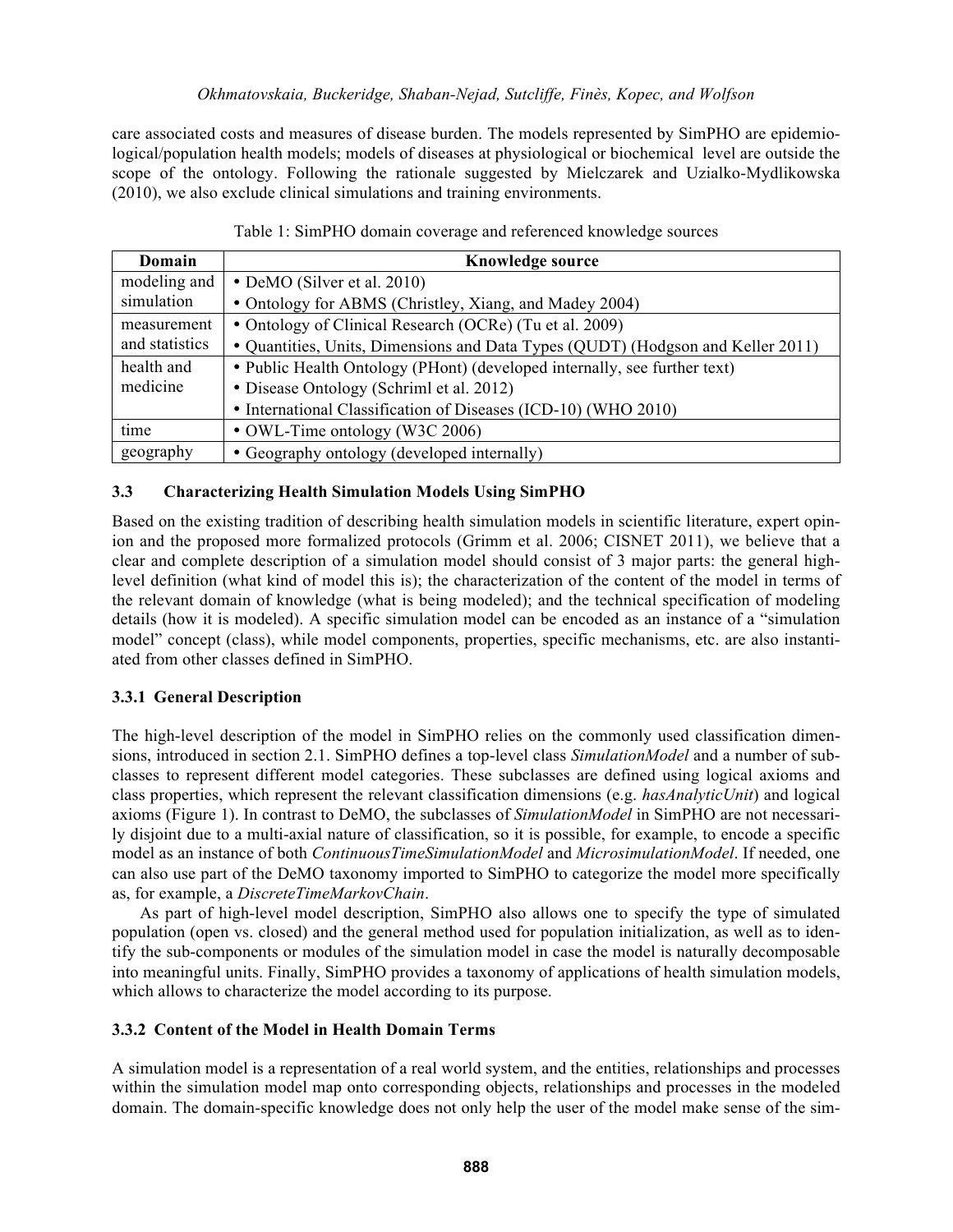ulation procedures and results, but also makes it possible to validate the model. Silver et al. (2010) have even demonstrated how the knowledge resident in the domain ontologies can possibly be integrated with the knowledge in the modeling ontology (DeMO) to construct executable simulation models.



Figure 1: Definition of simulation model types in SimPHO (a screen-shot from the Protégé editor)

Given the current focus of SimPHO on the multi-level health models used for evaluation of healthcare systems and public health policies, we have selected and structured the domain-specific knowledge to emphasize the essential concepts and relationships relevant for this application area. More specifically, the ontology should define individual and population-level characteristics indicative of and affecting the health status, health issues and events that are important from the point of view of health-care systems and policies, identify the known causal health effects and describe any other relevant factors, which might be relevant to simulation modeling of health (e.g. environmental, geospatial, institutional, etc.) – the knowledge, which is typically associated with the domain of public health.

There is no readily available OWL ontology of public health, however an Australian team of researchers has recently proposed a taxonomy of public health specific to their country (Jorm, Gruszin, and Churches 2009). We have adapted and generalized their taxonomy to build our own Public Health ontology (PHont), which is currently in the stage of active development by our research group. PHont provides a detailed classification within each of the following broad categories: determinants of health and risk factors, health issues, public health methods and interventions, public health resources, and public health settings. It also identifies the properties of core concepts and the relationships between them. In particular, known health effects of risk factors specific to certain population groups are incorporated in PHont along with the knowledge about modifiability of these risk factors. Note that this knowledge is independent from how specific causal relationships between risk factors and health issues are modeled within a given simulation model, and serves as a reference allowing the development of automatic tools for model assessment and validation. For example, smoking is known to be a risk factor for acute myocardial infarction (AMI), but for various reasons it may or may not be included in a given simulation model of AMI, and if included, the relationship can be modeled as direct or indirect. These specifics of modeling cannot be meaningfully evaluated as advantages or limitations without referring to the domain knowledge. PHont is a reference ontology, which is imported into SimPHO to supply this essential domain knowledge.

In addition, SimPHO uses several other sources of domain knowledge (see Table 1), to conceptualize a variety of diseases, their progression, complications and outcomes, treatment protocols, characterize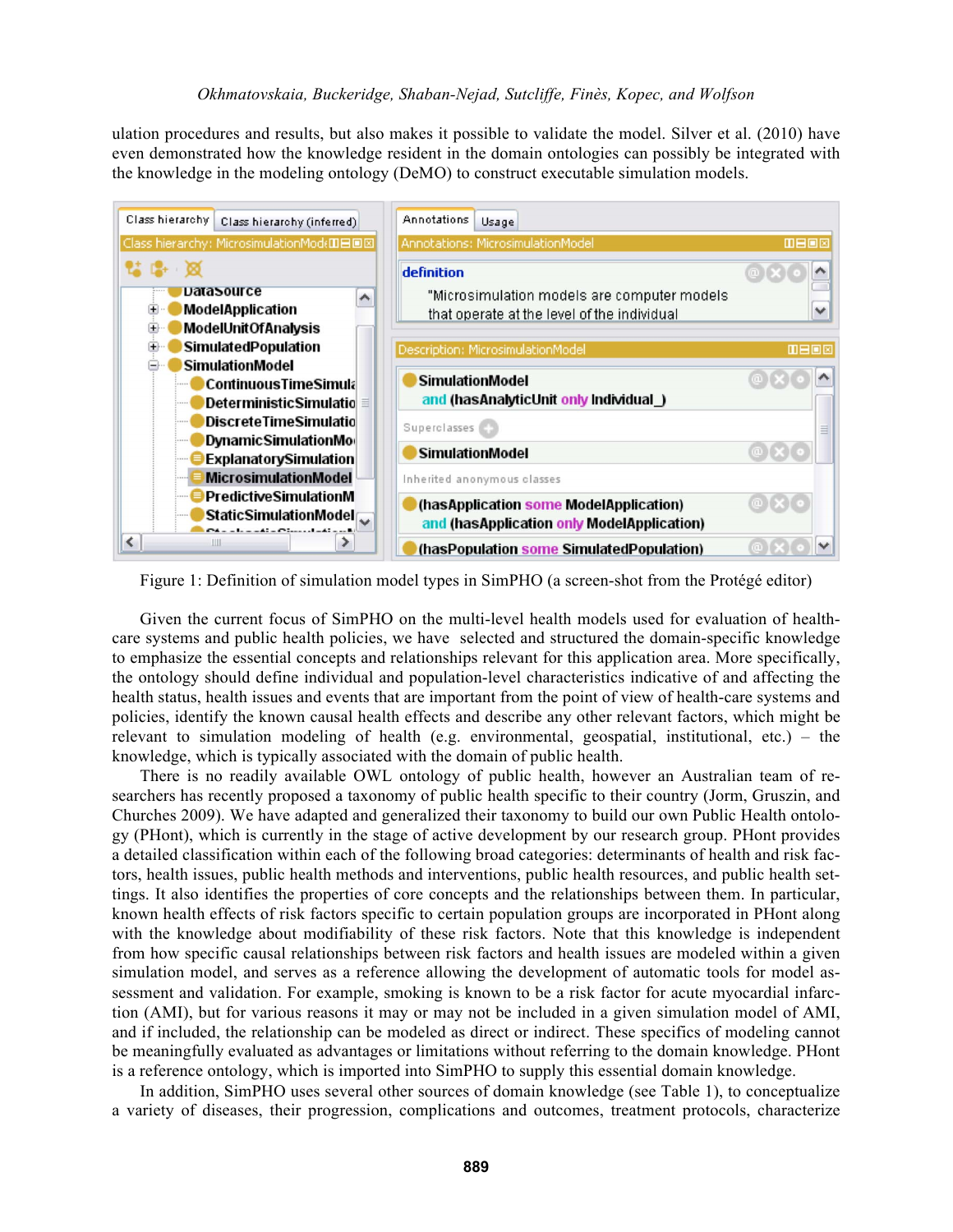human health-care seeking behavior, and the logistics of healthcare encounters. These concepts add domain-specific meaning to simulated events, processes, actions and the states of simulated entities.

# **3.3.3 Technical Details of the Modeling**

This part of the simulation model description provides the computational details about how the model works, and, to the extent that it may be relevant for cross-model comparison and validation – how it was developed. Such description allows one to unambiguously encode the internal functioning of a simulation model, to completely specify relationships among states and events in a simulation (so that a model can be re-implemented according to this specification), and to drive reasoning over encoded simulation models allowing for consistency checking and conversion to standard formalisms and graphical notations. To achieve these goals, SimPHO formalizes the following aspects of simulation models:

- data types and measurement scales of state variables
- procedures for initializing state variables
- model parameters, methods and data sources used for their derivation
- causal relationships between states and events, including some specific cases of causality (direct vs. indirect effects, effect modification, conditioning, enabling vs. triggering, etc.)
- temporal dynamics of the simulation model
- specific mathematical and statistical functions used to compute event probabilities, the values of state variables and the timing of events.

There is a relatively small number of modeling primitives, which SimPHO mainly borrows from existing ontologies (e.g. DeMO, the ontology for agent-based modeling and simulation). These concepts, nevertheless, provide a framework sufficient for describing the low-level details of the simulation mechanisms of the models in order to accomplish the goals outlined above. In addition, SimPHO uses the concepts from the supporting ontologies on statistics, units of measurement, and temporal relations.



Figure 2: Example of simulation modeling concepts and their relationships in SimPHO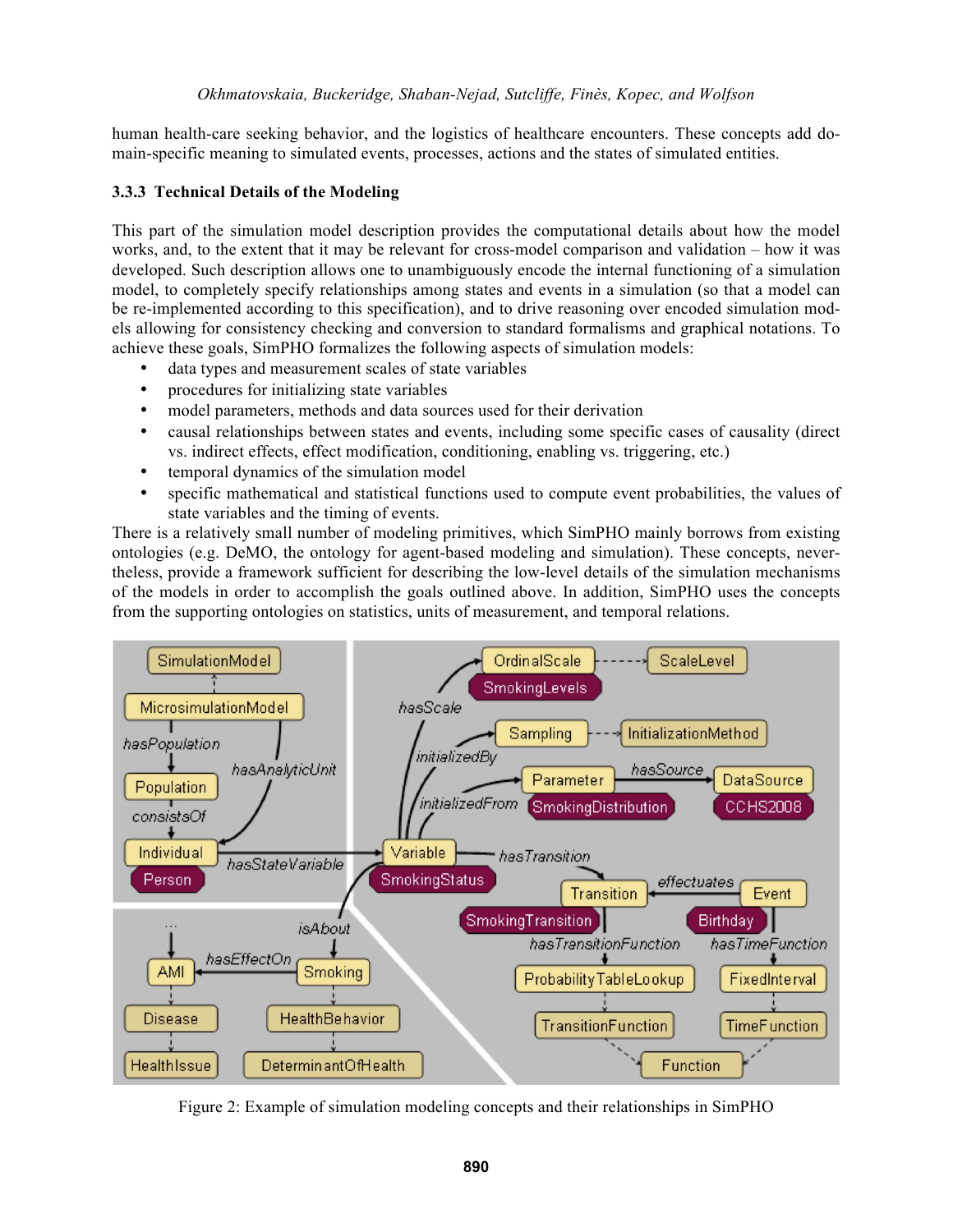Figure 2 schematically depicts a small fragment of SimPHO illustrating how some of its concepts and their relationships can be used to encode the details of modeling smoking in a particular microsimulation model of population health. Rounded rectangles represent classes in SimPHO, octagons – instances specific to this simulation model, dashed lines denote taxonomical "is-a" relationship, while solid bold lines denote associative relationships in a form of class properties. In this simplified example, *SmokingStatus* is one of the state variables (instance of a *Variable* class) of a simulated individual *Person*. *SmokingStatus* is a categorical variable, which can be assigned one of ordered *SmokingLevels*. The initial values of *SmokingStatus* are sampled from a distribution of smoking levels (*SmokingDistribution*), which is a model *Parameter* that was derived from the Canadian Community Health Survey (CCHS) data. The graph also shows how evolution of *SmokingStatus* is modeled: the new value of this variable is evaluated at *Birthday* (instance of an *Event*), and is determined using a transition probability table; time interval before next *Birthday* event is fixed. It is also possible to specify the data source and stratification dimensions for the smoking transition probabilities (not shown on the graph). Figure 2 also shows some concepts used for general model description (top left section of the graph) and specification of model structure (bottom left), as explained in previous sections.

### **4 SIMPHO PROTOTYPE APPLICATION: OPHIUCHUS**

As described in section 3.1, SimPHO is designed as an application ontology, which is created in parallel with a set of accompanying software tools intended to facilitate simulation model development, validation, comprehension and reuse. In this work we present a first prototype software application of SimPHO called Ophiuchus – a domain-specific visualization tool for generating interactive conceptual 2D diagrams of population health simulation models. Ophiuchus was implemented as a web-based application, relying on open-source tools and libraries, in order to make it readily available to a large community of users including epidemiologists, statisticians, public health researchers and practitioners.

### **4.1 Diagrammatic Representation of Simulation Models**

The simulation modeling community has proposed standard protocols for describing simulation models (Grimm et al. 2006; CISNET 2011). These protocols, however, are insufficient for the purpose of model reproducibility or formal validation due to the flexibility and ambiguity of textual representation (Onggo 2011). Compared to text, formal diagrammatic representation supports more intuitive analysis and explicitly preserves the topological relations among the components of the reality that it represents, which is critical in the case of simulation models (Larkin and Simon 1987).

Most of the existing formalisms proposed for diagrammatic representation of simulation models ( Onggo 2011) are specific to a certain class of models and/or represent only a particular aspect or view of the model. It is often not feasible to show all possible relationships within a model on a single diagram because of the inherent incompatibility of some views. Another well-studied problem with diagrammatic representation is graph size. Contemporary models of population health are often large and complex, and even when presented in a consistent and clear fashion, can be overwhelming. The approaches used in graph visualization to address this problem (Herman, Melancon, and Marshall 2000) require interactivity, so that only part of the information is displayed at a time, and details are provided on-demand.

### **4.2 Ophiuchus System**

We used the existing body of knowledge on graph visualization when designing Ophiuchus to address the problems outlined above. Ophiuchus takes advantage of the comprehensive information about a simulation model formally encoded using SimPHO. At any given time, Ophiuchus retrieves and visualizes only a subset of encoded entities and relationships (e.g. causality, data dependencies, event sequencing, etc.), while providing additional information in an interactive manner. The retrieved set of relationships is specific to the type and application of the diagram being generated. For example, epidemiologists might be primarily interested in visualizing causal relationships between state variables using causal diagrams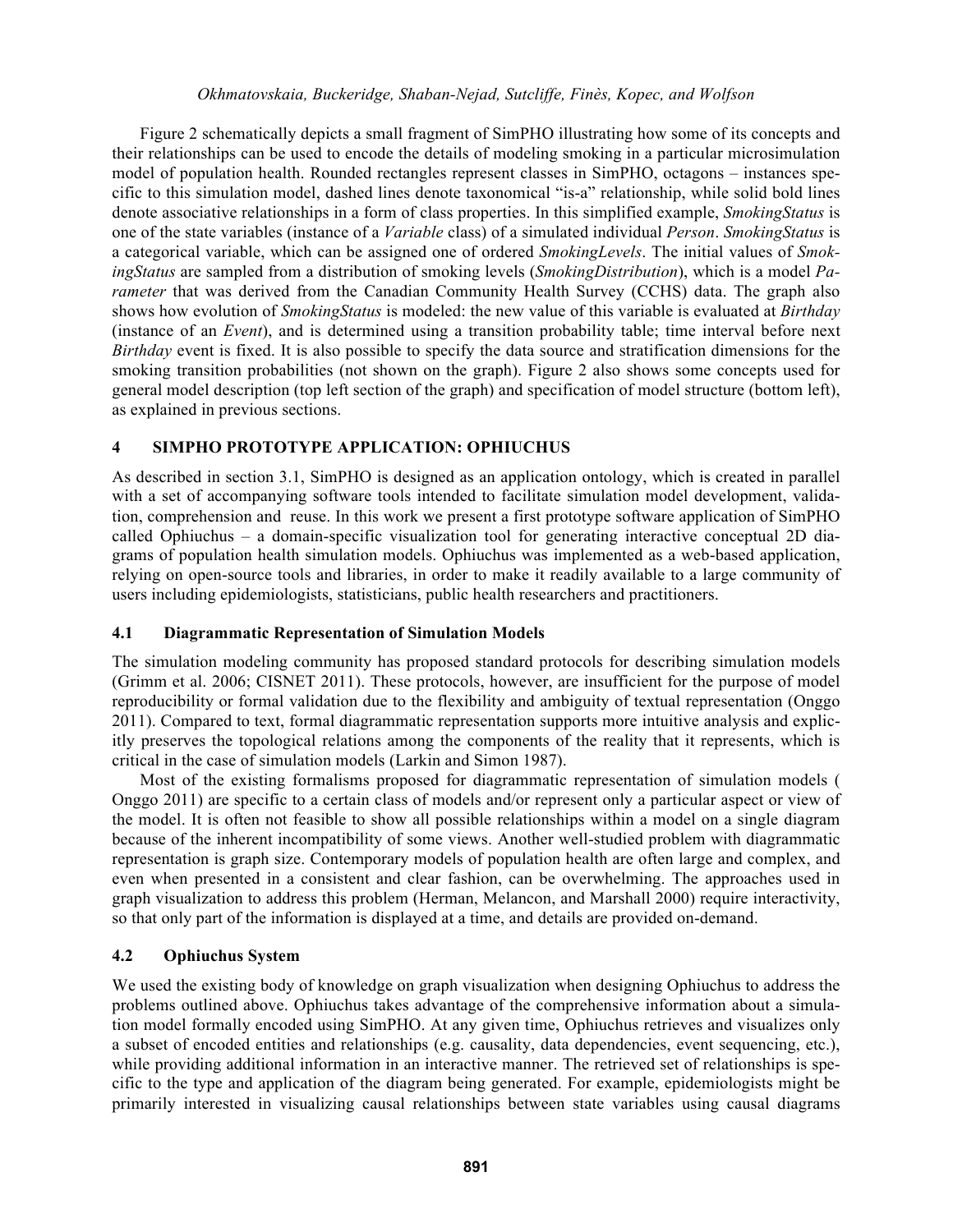(Greenland, Pearl, and Robins 1999). To address the problem of graph size and complexity, we employed known techniques to facilitate interactive incremental graph exploration, such as semantic zoom (more detailed information about the element in focus) and "focus + context" (persistent high-level contextual view of the graph with a reference to the element in focus) (Herman, Melancon, and Marshall 2000).

The system architecture and functionality of Ophiuchus are described in detail in Sutcliffe et al. (2012). At the beck-end, the semantic relationships extracted from the ontology are translated to create a graph definition template, which is then used to perform automatic graph layout and generate 2D images by the Open Graph Drawing Framework (OGDF) C++ libraries (OGDF 2012). The front-end of the Ophiuchus is a web page that allows for interactive exploration of the generated model diagram: with the help of simple mouse actions, the users can retrieve additional information about the nodes and arcs of the graph, zoom in and out of node clusters (nodes grouped according to specific semantic criteria stored in SimPHO), hide and reveal parts of the graph, and change focus.

We have performed a preliminary informal assessment of the Ophiuchus system with a mixed group of twenty users. The user group included researchers and professionals working in the fields of epidemiology, public health, statistics and simulation modeling. Despite a few technical limitations of the system that were revealed in this evaluation study, we received positive feedback from the subjects, particularly regarding the interactive nature of the diagrams and the flexibility in navigating potentially large and complex graphs. Their overall enthusiasm about the application suggested that Ophiuchus could become quite helpful for the intended user-group by addressing the existing lack of specialized tools to describe and explain simulation models of population health in scientific and professional communication.

#### **5 CONCLUSIONS AND FUTURE WORK**

In this paper we have presented a first domain-specific application ontology for simulation modeling – SimPHO, which addresses the existing lack of standards for describing simulation models of population health. SimPHO provides a conceptual framework for clear, unambiguous, multifaceted representation of these models and serves as a foundation for a set of software tools intended to facilitate model comprehension, validation and reuse. Future work in the development of SimPHO will focus in four major areas. First, the scope of SimPHO will be extended to incorporate a wider range of simulation model types and applications. The structure of the ontology will also likely evolve to reflect any changes in the theory of modeling and simulation and other relevant knowledge domains SimPHO relies on. The second direction of future work is building the simulation modeling knowledge-base by formally encoding some of the existing health simulation models in terms of SimPHO. While representing all existing models is certainly beyond our aspirations, we will provide representative examples of model encoding to facilitate the adoption of SimPHO in the simulation modeling community. Experience encoding the models may also help refine structure of SimPHO. We have already started this work by encoding two distinct simulation models developed by the researchers from our group independently and using different modeling approaches. Thirdly, our future efforts will focus on further application development, as proposed in section 3.1. And finally, the ontology and accompanying applications will have to be formally and rigorously evaluated.

## **REFERENCES**

Barjis, Joseph. 2010. "Healthcare Simulation and its Potential Areas and Future Trends." *Simulation* 86 (8-9): 459-462.

Brailsford, Sally C. 2007. "Advances and challenges in healthcare simulation modeling: tutorial." In *Proceedings of the 2007 Winter Simulation Conference*, 1436-1448.

Brennan, Alan, Stephen E Chick, and Ruth Davies. 2006. "A taxonomy of model structures for economic evaluation of health technologies." *Health economics* 15 (12) (December): 1295-310.

CISNET. 2011. Standardized Model Documents. http://cisnet.cancer.gov/profiles/.

Christley, Scott, Xiaorong Xiang, and Greg Madey. 2004. "An ontology for agent-based modeling and simulation." In *Proceedings of the Agent 2004 Conference*.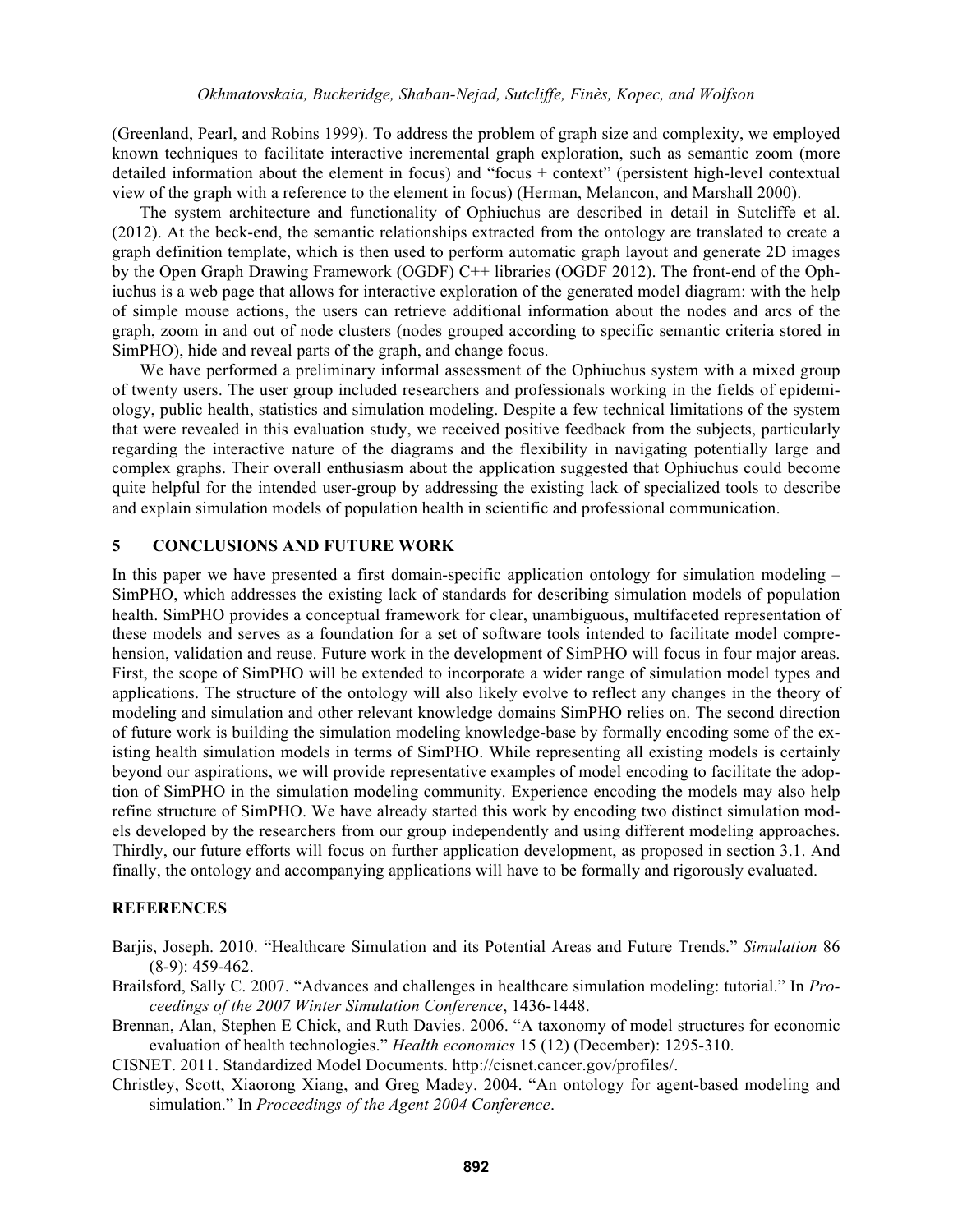- Greenland, Sander, Judea Pearl, and James M. Robins. 1999. "Causal Diagrams for Epidemiologic Research." *Epidemiology* 10: 37-48.
- Grimm, Volker, Uta Berger, Finn Bastiansen, Sigrunn Eliassen, Vincent Ginot, Jarl Giske, John Goss-Custard, Tamara Grand, Simone K. Heinz, and Geir Huse. 2006. "A standard protocol for describing individual-based and agent-based models." *Ecological Modelling* 198 (1-2): 115-126.
- Herman, I., G. Melancon, and M.S. Marshall. 2000. "Graph visualization and navigation in information visualization: A survey." *IEEE Transactions on Visualization and Computer Graphics* 6 (1): 24-43.
- Hodgson, Ralph, and Paul J. Keller. 2011. QUDT Quantities, Units, Dimensions and Data Types in OWL and XML. http://qudt.org/.
- Jorm, Louisa, Su Gruszin, and Tim Churches. 2009. "A multidimensional classification of public health activity in Australia." *Australia and New Zealand health policy* 6 (1) (January): 9.
- Katsaliaki, K, and N Mustafee. 2010. "Applications of simulation within the healthcare context." *Journal of the Operational Research Society* 62 (8) (October 13): 1431-1451.
- Larkin, J, and H Simon. 1987. "Why a Diagram is (Sometimes) Worth Ten Thousand Words." *Cognitive Science* 11 (1) (January): 65-100.
- Law, Averill, and W. David Kelton. 1999. *Simulation Modeling and Analysis (Industrial Engineering and Management Science Series)*. McGraw-Hill Science/Engineering/Math.
- Lorek, H., M. Sonnenschein. 1999. "Modeling and Simulation Software to support individual-oriented ecological modelling." *Ecological Modeling* 115: 199-216.
- Menzel, Christopher. 2003. "Reference Ontologies Application Ontologies: Either/Or or Both/And?" In *Proceedings of the KI2003 workshop on Reference Ontologies and Application Ontologies*, 1-10.
- Mielczarek, B., and J. Uzialko-Mydlikowska. 2010. "Application of computer simulation modeling in the health care sector: a survey." *Simulation* 88 (2) (November 15): 197-216.
- Miller, John A., Gregory T. Baramidze, Amit P. Sheth, and P. A. Fishwick. 2004. "Investigating ontologies for Simulation modeling." In *Proceedings of the 37th Annual Simulation Symposium*, 55-71.
- OGDF. 2012. OGDF Open Graph Drawing Framework. http://www.ogdf.net.
- Onggo, Stephan. 2011. "Methods for Conceptual Model Representation." In *Conceptual Modeling for Discrete-Event Simulation*, ed. S. Robinson, R. J. Brooks, K. Kotiadis, and D. van der Zee, 337-354.
- Rubin, Daniel L, Nigam H Shah, and Natalya F Noy. 2008. "Biomedical ontologies: a functional perspective." *Briefings in bioinformatics* 9 (1) (January): 75-90.
- Schriml, Lynn Marie, Cesar Arze, Suvarna Nadendla, Yu-Wei Wayne Chang, Mark Mazaitis, Victor Felix, Gang Feng, and Warren Alden Kibbe. 2012. "Disease Ontology: a backbone for disease semantic integration." *Nucleic acids research* 40 (Database issue) (January): D940-6.
- Schulz, Stefan, Daniel Schober, Ilinca Tudose, and Holger Stenzhorn. 2010. "The Pitfalls of Thesaurus Ontologization - the Case of the NCI Thesaurus." *AMIA ... Annual Symposium proceedings / AMIA Symposium. AMIA Symposium* 2010 (January): 727-31.
- Silver, G. a., J. a. Miller, M. Hybinette, G. Baramidze, and W. S. York. 2010. "DeMO: An Ontology for Discrete-event Modeling and Simulation." *Simulation* 87 (9) (December 8): 747-773.
- Spielauer, Martin. 2009. *Microsimulation Approaches.* Statistics Canada working paper.
- Stanford Center for Biomedical Informatics Research. 2003. Protégé. http://protege.stanford.edu.
- Sutcliffe, A., A. Okhmatovskaia, A. Shaban-Nejad, D. Buckeridge. 2012. "Ophiucus: RDF-Based Visualization Tool for Health Simulation Models." In *Proceedings of the XXIV Conference of the European Federation of Medical Informatics*.
- Tu, Samson W, Simona Carini, Alan Rector, Peter Maccallum, Igor Toujilov, Steve Harris, and Ida Sim. 2009. "OCRe: An Ontology of Clinical Research." In *11th International Protégé Conference*.
- W3C. 2006. Time ontology in owl. http://www.w3.org/TR/owl-time/.
- W3C. 2009. OWL 2 Web Ontology Language Overview. http://www.w3.org/TR/owl2-overview/.
- WHO. 2010. International Classification of Diseases 10th revision. World Health Organization. http://www.who.int/classifications/icd/en/.